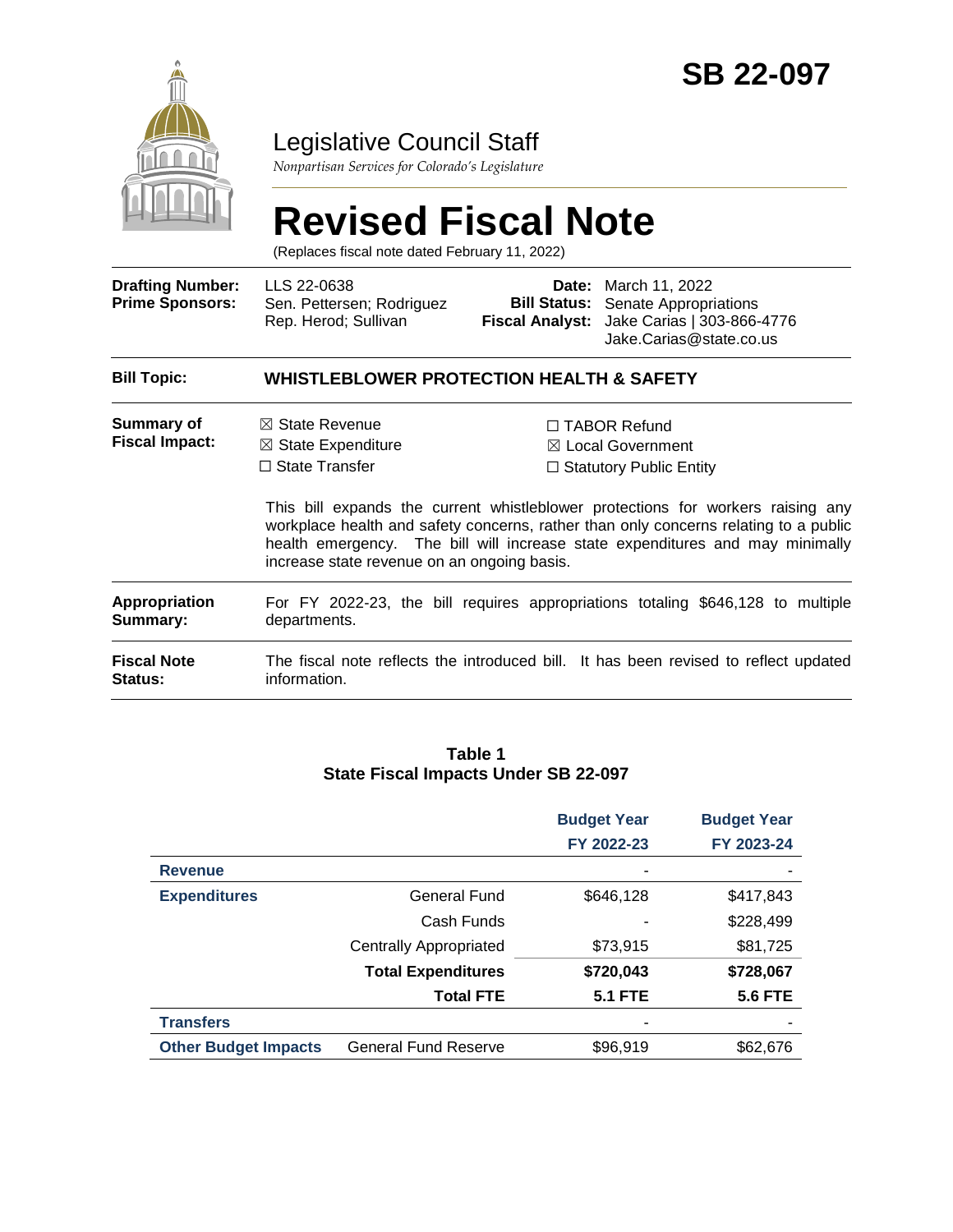Page 2

### **Summary of Legislation**

This bill expands protections for workers who report concerns about health and safety, or violations of health and safety rules, to their employers. Current law only protects retaliation against reports related to a public health emergency. This bill expands protections to cover all reports of threats to, or violations of, health and safety.

### **Background**

Under current law, complaints regarding labor violations, including the whistleblower protections regarding health and safety concerns related to a public health emergency created by House Bill 20-1415, can be filed with the Division of Labor Standards and Statistics in the Department of Labor and Employment (CDLE). If a complaint is investigated and the division rules in favor of the complainant, it may order a range of remedies, including the reinstatement of an employee, payment of lost wages, fines or penalties, or orders to cease the prohibited behavior. After an employee or employer has exhausted any internal appeals with the CDLE, the final decision may be appealed to the district court.

### **Assumptions**

While the provisions of HB 20-1415 remain in statute indefinitely, the process created in that bill depends on the presence of a public health emergency. While it is unknown when the current public health emergency will end, funding for the existing CDLE investigations program created by HB 20-1415 is scheduled to expire at the end of the current fiscal year. Therefore, the costs in this fiscal note reflect the whole costs of continuing the program, after accounting for the expanded scope of this bill.

### **State Revenue**

To the extent that the bill increases appeals to district court, the bill will minimally increase cash fund revenue to the Judicial Department for civil filing fees starting in FY 2022-23. This revenue is subject to TABOR and may minimally impact refunds to taxpayers.

### **State Expenditures**

This bill increases state expenditures by \$720,043 in FY 2022-23 and by \$728,067 in FY 2023-24 and future years. Costs are paid from the General Fund in the first year, and both the General Fund and cash funds in the second and future years. These costs, which are in the Department of Labor and Employment and the Department of Personnel and Administration (DPA), are shown in Table 2 and described below.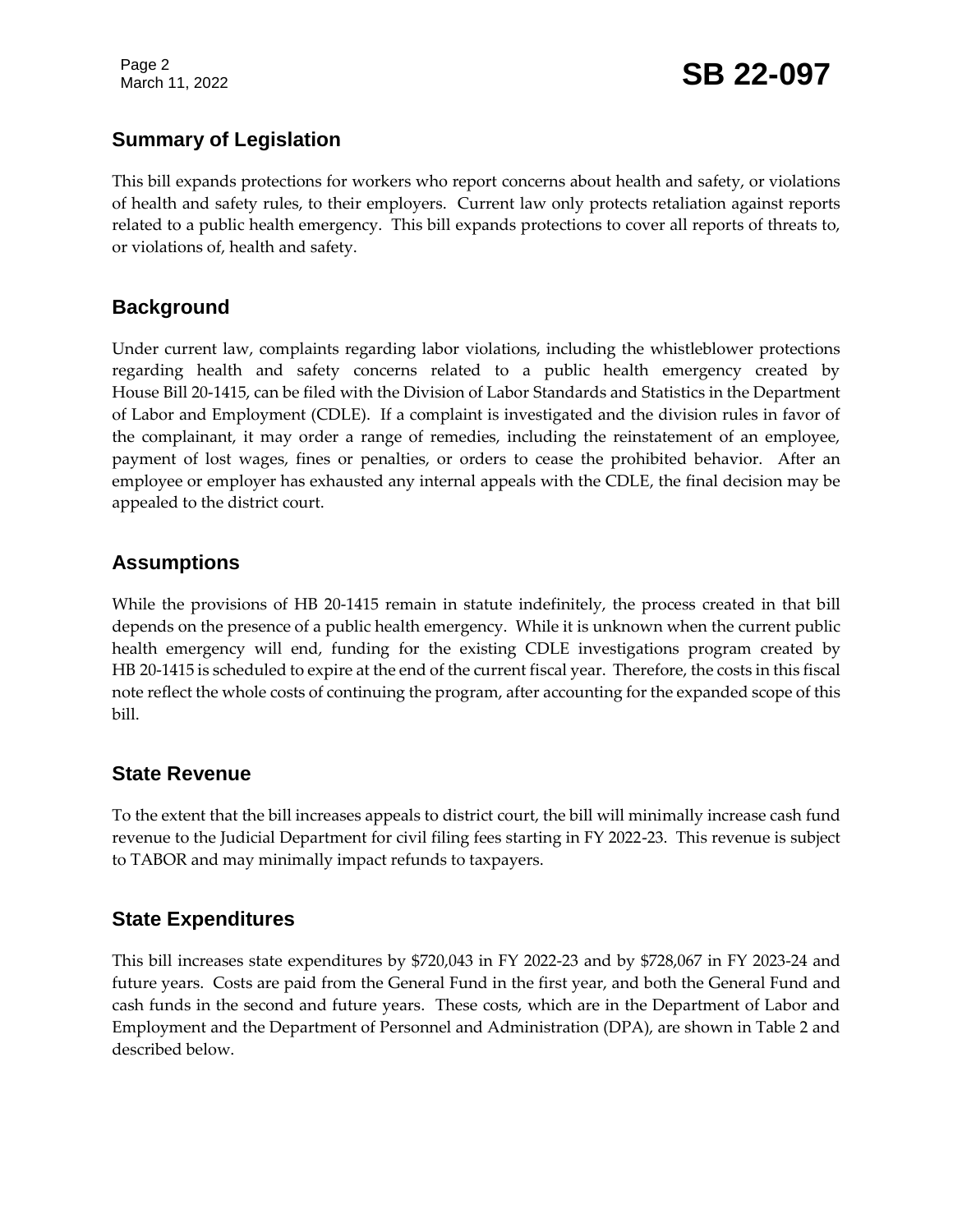# Page 3<br>March 11, 2022 **SB 22-097**

| <b>Cost Components</b>                            | FY 2022-23     | FY 2023-24     |
|---------------------------------------------------|----------------|----------------|
| Department of Labor and Employment                |                |                |
| <b>Personal Services</b>                          | \$343,343      | \$374,557      |
| <b>Operating Expenses</b>                         | \$6,480        | \$6,480        |
| <b>Capital Outlay Costs</b>                       | \$31,000       |                |
| <b>Legal Services</b>                             | \$31,050       | \$31,050       |
| Software                                          | \$5,756        | \$5,756        |
| Centrally Appropriated Costs <sup>1</sup>         | \$73,915       | \$81,725       |
| FTE - Personal Services                           | 4.3 FTE        | 4.8 FTE        |
| FTE - Legal Services                              | 0.2 FTE        | $0.2$ FTE      |
| <b>CDLE Subtotal</b>                              | \$491,544      | \$499,568      |
| <b>Department of Personnel and Administration</b> |                |                |
| <b>Legal Services</b>                             | \$103,499      | \$103,499      |
| <b>Settlement Expense</b>                         | \$125,000      | \$125,000      |
| FTE - Legal Services                              | 0.6 FTE        | $0.6$ FTE      |
| <b>DPA Subtotal</b>                               | \$228,499      | \$228,499      |
| <b>Total</b>                                      | \$720,043      | \$728,067      |
| <b>Total FTE</b>                                  | <b>5.1 FTE</b> | <b>5.6 FTE</b> |

**Table 2 Expenditures Under SB 22-097**

<sup>1</sup> Centrally appropriated costs are not included in the bill's appropriation.

**Department of Labor and Employment.** Expanding the scope of whistleblower protections to reports regarding any concern about health or safety, not just those regarding a public health emergency, is expected to increase the number of complaints filed with the Division of Labor Standards and Statistics in the CDLE to a total of about 150 complaints per year, which will result in the need for additional staff and resources as described below.

- *Staffing.* Within the investigations unit, the CDLE will require 2.0 FTE for compliance investigators, 1.0 FTE for a staff assistant, and 1.0 FTE for a program manager. These staff will receive and investigate complaints, issue findings, and communicate with employees and employers about their cases. In addition, 0.8 FTE is required for an administrative law judge to hear internal appeals. Costs for these staff, including personal services, operating, and capital outlay expenses are shown in Table 2 above.
- *Legal services.* The CDLE will require about 315 hours of legal services concerning complaints that are later appealed to the courts. Legal services are provided by the Department of Law at a blended rate of \$98.57 per hour.
- *Software.* The CDLE will have costs of \$5,756 per year for licenses for software used by the new investigatory and administrative staff.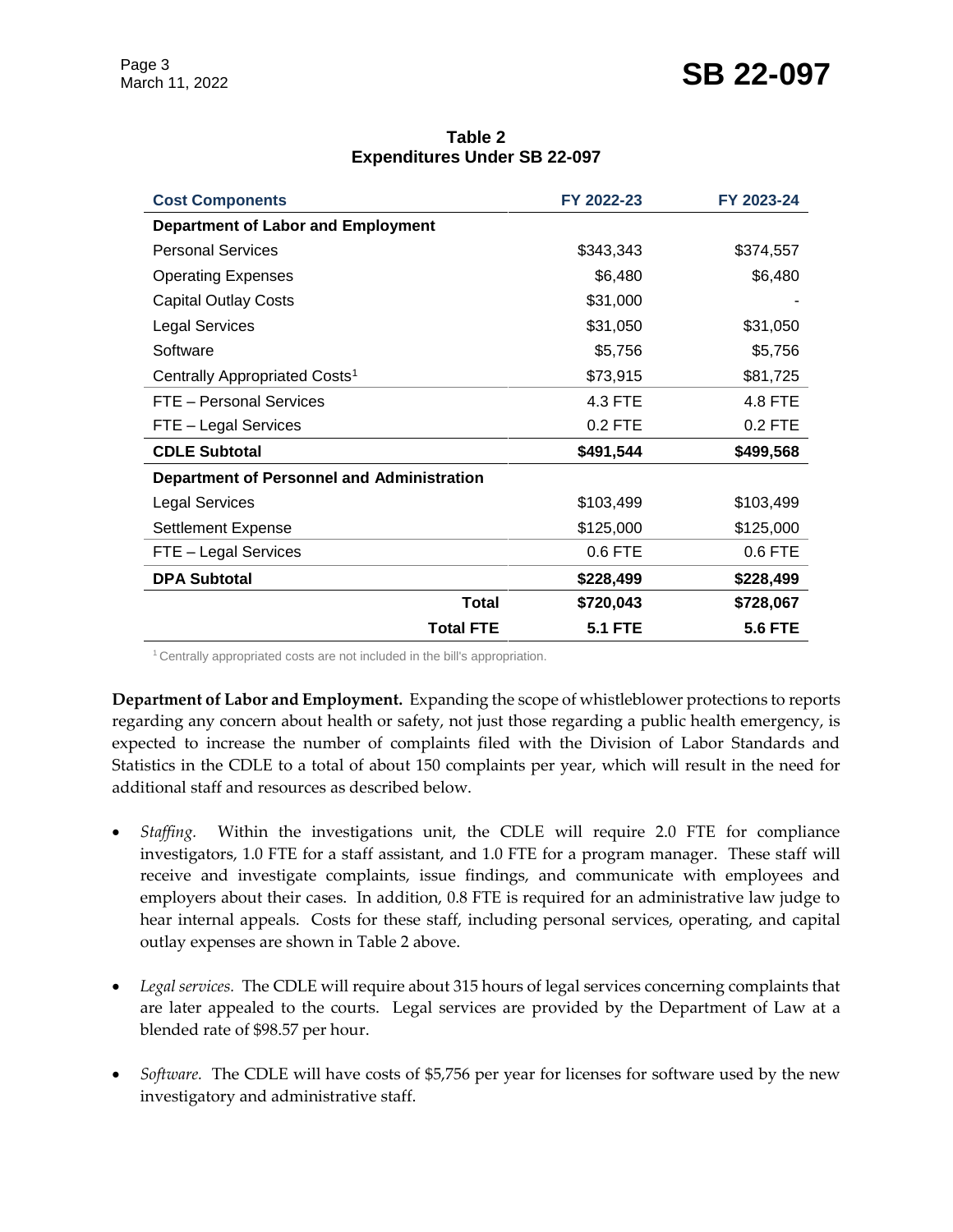*Centrally appropriated costs.* Pursuant to a Joint Budget Committee policy, certain costs associated with this bill are addressed through the annual budget process and centrally appropriated in the Long Bill or supplemental appropriations bills, rather than in this bill. These costs, which include employee insurance and supplemental employee retirement payments, are shown in Table 2.

**Department of Personnel and Administration.** In recent years, the state has received about 30 employment-related claims per year. It is estimated that, under this bill, three additional cases would involve a whistleblower allegation concerning health or safety. Based on these assumptions, the DPA is estimated to have costs in two areas starting in FY 2022-23. First-year costs are assumed to require General Fund; in the second and subsequent years, and costs will be paid from the Risk Management Fund using assessments paid by state agencies based on actual claims and legal services required.

- *Legal services.* Assuming 350 hours per case for three additional cases, legal service costs provided by the Department of Law will increase by \$103,499 per year.
- *Settlement payments.* It is assumed that one additional case per year will involve a settlement with the state. Assuming an average settlement amount of \$125,000, costs will increase by the same amount per year.

**Judicial Department.** To the extent that the bill increases the number of employment-related cases investigated by the CDLE that are later appealed to district court, workload in the trial courts in the Judicial Department will increase. No change in appropriations is required to manage a small number of additional civil cases.

## **Other Budget Impacts**

**General Fund reserve.** Under current law, an amount equal to 15 percent of General Fund appropriations must be set aside in the General Fund statutory reserve beginning in FY 2022-23. Based on this fiscal note, the bill is expected to increase the amount of General Fund held in reserve by the amounts shown in Table 1 above, which will decrease the amount of General Fund available for other purposes.

### **Local Government**

Similar to the state, the bill potentially increases costs for cities, counties, school districts and other local governments relating to increased liability as an employer concerning health and safety whistleblower complaints. These impacts will vary by local government and have not been estimated.

## **Effective Date**

The bill takes effect upon signature of the Governor, or upon becoming law without his signature.